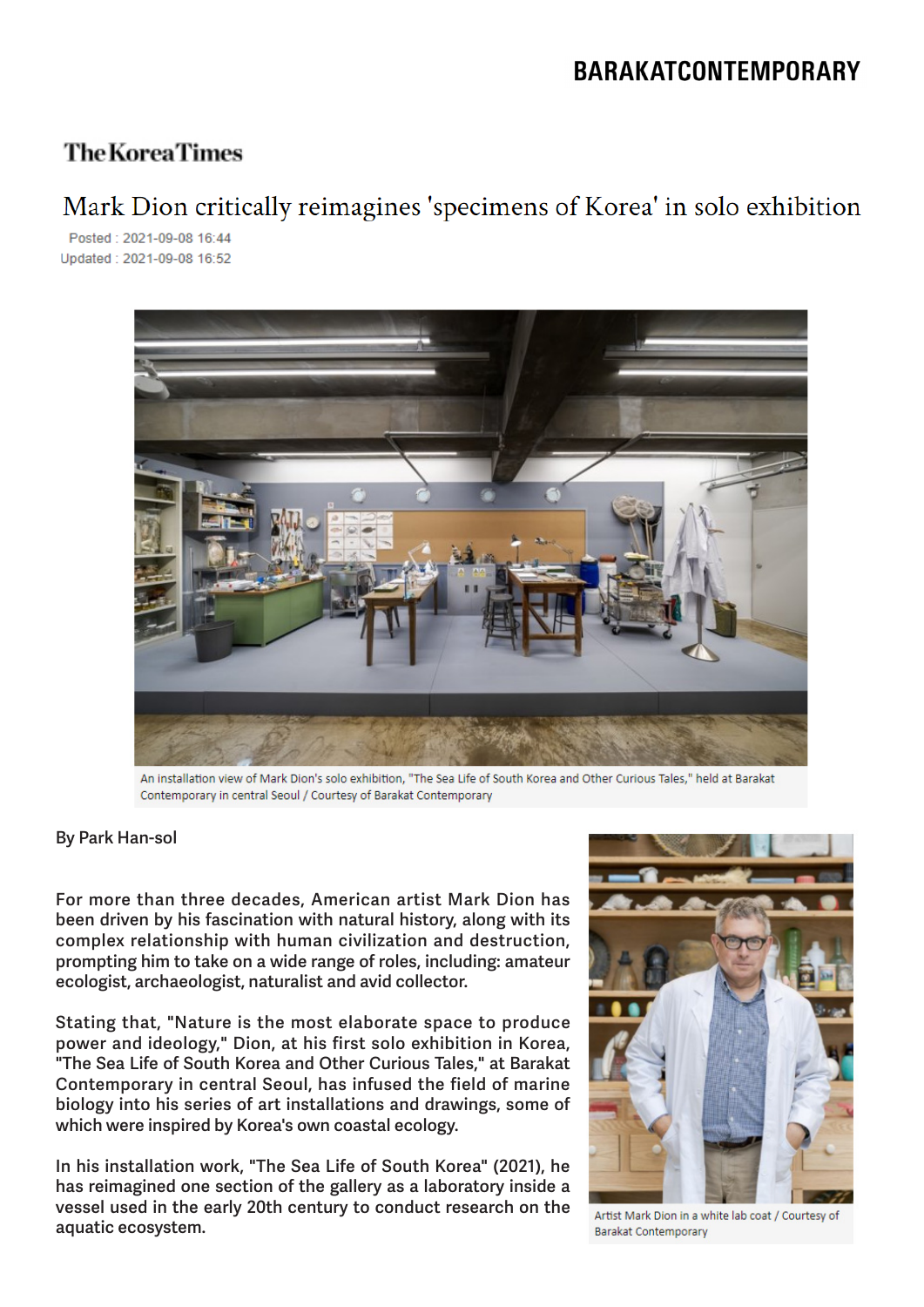### **BARAKATCONTEMPORARY**



**Throughout the exhibition period, this recreated work space of an anonymous marine biologist will be filled with miniaturists, who will produce new paintings of sea creatures witnessed and collected from local markets. The completed pieces will be on display on the laboratory's cork bulletin board, while the creatures will be featured as "specimens of Korea."**

**Another of Dion's pieces exploring the current scene of marine ecology in Korea is the "Cabinet of Marine Debris" (2021)** ― **a twist on the tradition of "cabinets of curiosities," in which European members of royalty and aristocrats boasted their collections of rare specimens and antiquities discovered during their travels to exotic, foreign lands.**

**Here, his collection consists of items that have been discarded along the southern and western coastlines of Korea, from brightly colored bottle caps and detergent containers, used facial masks, fishing nets and buoys, to old toothbrushes.**

**By displaying in an elaborate cabinet with glass compartments these disparate oddities that used to float aimlessly on the ocean's surface, the artist visualizes the damaging impact of human culture on the marine environment, while also imbuing worthless items with the status of objects of art, similar to that of precious gems.**

**Dion explained that these particular works were inspired by the idea that the presence of the ocean must have a significant impact on Korea, as a peninsula surrounded by water.**